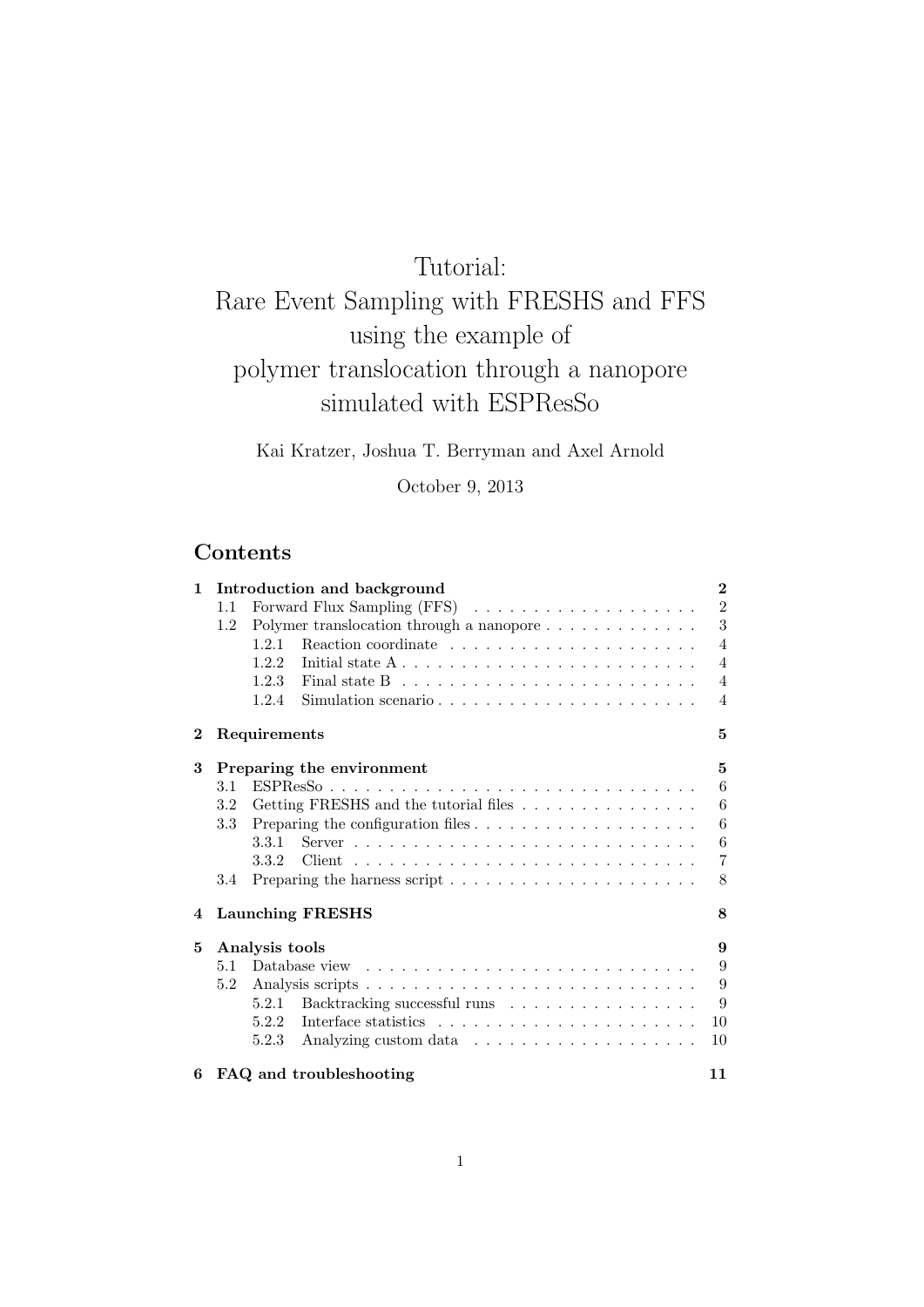

# 1 Introduction and background

In this tutorial, we present the software package FRESHS [1] for parallel simulation of rare events using sampling techniques from the 'splitting' family of methods which are suited to simulate equilibrium and non-equilibrium systems. FRESHS provides a plugin system for software implementing the underlying physics of the system of interest. At present, example plugins exist for our framework to steer the popular MD packages GROMACS, LAMMPS and ESPResSo, but due to the simple interface of our plugin system, it is also easy to attach other simulation software or self-written code. Use of our framework does not require recompilation of the simulation program.

System states are managed using standard database technology<sup>1</sup> so as to allow checkpointing, scaling and flexible analysis. The communication within the framework uses standard TCP/IP networking and is therefore suited to highperformance parallel hardware as well as to distributed or even heterogeneous networks of inexpensive machines. For FFS we implemented an automatic interface placement [2] that ensures optimal, nearly constant flux through the interfaces. We introduce 'ghost' (or 'look-ahead') runs that remedy the bottleneck which occurs when progressing to the next interface.

FRESHS is open-source, providing a publicly available parallelized rareevent sampling system.

We focus now on the FFS simulation technique, which we use here to simulate the polymer translocation through a nanopore.

#### 1.1 Forward Flux Sampling (FFS)

FFS is designed to sample the transition rate  $k_{AB}$  and transition trajectories from an initial state  $A$  to a final state  $B$ . The transition rate is split into two contributions  $k_{AB} = \Phi P_B$ , where  $\Phi$  is the so-called *escape flux*, the flux of trajectories leaving the initial state  $A$ , and  $P_B$  is the probability that a trajectory that manages to leave the initial state  $A$  arrives at the final state  $B$ , instead of returning to A.

The initial and final states are defined in terms of an order parameter  $\lambda$ . If  $\lambda \ll \lambda_A$ , the system is in the initial state, if  $\lambda_A < \lambda < \lambda_B$ , it is in the "barrier" region, and if  $\lambda > \lambda_B$ , the system is in the final state.

Usually,  $A$  is defined such that its boundary is still relatively frequently visited, so that  $\Phi$  can be determined from a conventional brute-force simulation.  $P_B$  however is usually very small and therefore cannot be sampled directly. Therefore, the "barrier" region is partitioned by a set of n interfaces  $\lambda_i$ , where  $\lambda_i < \lambda_{i+1}$  and  $\lambda_0 \equiv \lambda_A$  and  $\lambda_n \equiv \lambda_B$  (fig. 1). The probability  $P_B$  is then given by

$$
P_B = \prod_{i=0}^{n-1} p_i \tag{1}
$$

where  $p_i$  is the probability to reach interface  $i+1$  coming from interface i, before returning back to A. The advantage of this splitting is that the probabilities  $p_i$ are much higher than  $P_B$  itself, and therefore easier to sample. By tracking back the transition paths from interface to interface, FFS also generates transition trajectories, which can be used for investigations of the transition process.

<sup>&</sup>lt;sup>1</sup>Here, we use sqlite3 databases.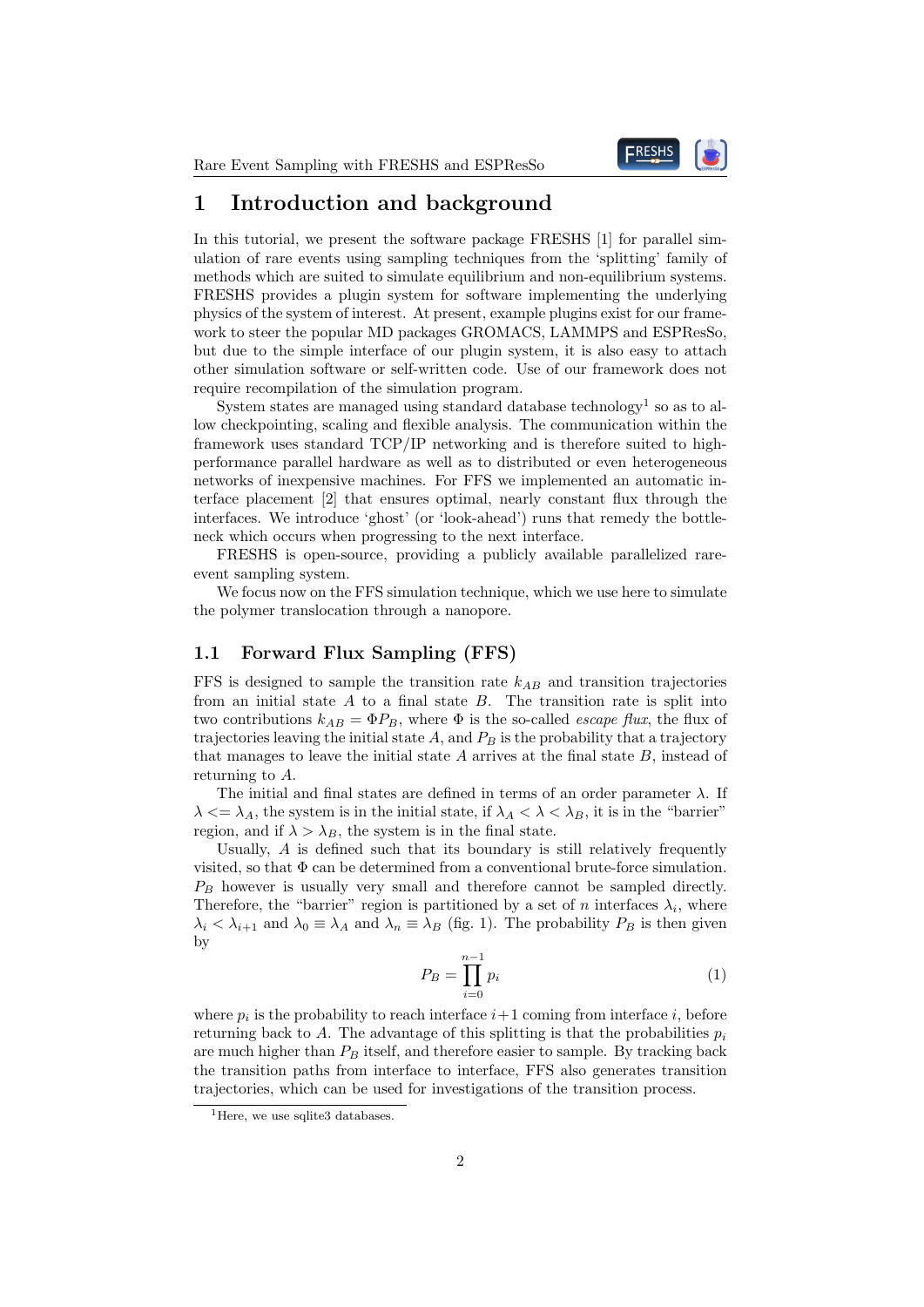



Figure 1: Schematic illustration of the FFS algorithm. The "barrier" region between the initial state  $A$  and the final state  $B$  is partitioned by a set of interfaces. The initial MD run in A is used to determine the *escape flux*  $\Phi$ , the other lines depict the successful and the unsuccessful runs which are used to determine  $P_B$ . The dots represent configurations on the particular interface.

An implementation of the DFFS algorithm consists of two stages. First, the flux  $\Phi$  across the first interface  $\lambda_0$  is computed by setting up the system in the initial state and monitoring the frequency of trajectory crossings on  $\lambda_0$ . On occurence of such a crossing, the configuration of the system is stored if the crossing happened in the direction of increasing  $\lambda$ . This generates  $N_0$  configurations corresponding to states of the system at  $\lambda_0$ . If the system reaches the final state during this run, it is reset to the initial state and re-equilibrated.

In the second stage of the DFFS algorithm, the partial probabilities  $p_i$  are computed step-by-step (fig. 1). To compute  $p_1$ , one chooses configurations at random from the configurations stored at the first interface  $\lambda_0$  and uses them to fire new "trial" trajectories. These new trajectories are continued until they reach either the next interface  $\lambda_1$  or return to the previous interface  $\lambda_0$ . Again, the successful configurations at  $\lambda_1$  are stored in a new set. After  $M_0$  trial runs have been fired,  $p_1$  is computed by dividing the number of successful runs by  $M_0$ . This procedure is repeated using the configurations at  $\lambda_1$  as starting points for  $M_1$  trial runs that are continued until they reach the next interface  $\lambda_2$  or return to  $\lambda_0$ , and so on, until the final interface at  $\lambda_B$  is reached. This procedure results in a complete set of estimated partial probabilities  $p_i$ . Transition trajectories from the initial state  $A$  to the final state  $B$  can then be reconstructed from the collection of successful trajectories between the two states. For further information, refer to [3, 4, 5, 6, 7].

#### 1.2 Polymer translocation through a nanopore

In this tutorial, we will use the software package ESPResSo [8] together with the Forward Flux Sampling method using ghost runs and automatic, optimized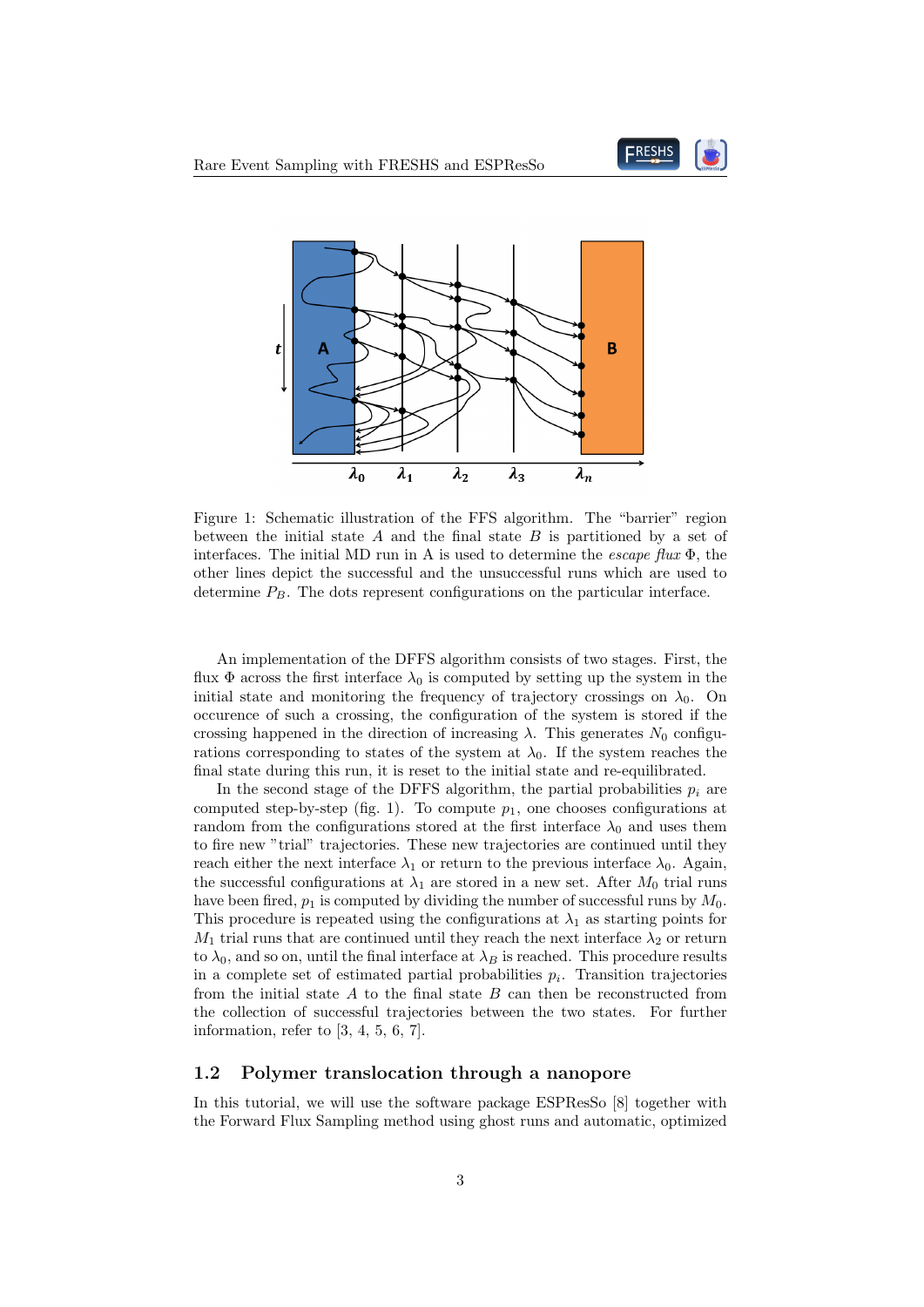



Figure 2: Polymer in a nanopore, set up and simulated using ESPResSo and visualized with VMD.

interface placement [2] to push a polymer through a nanopore (see also fig. 2).

#### 1.2.1 Reaction coordinate

As reaction coordinate, we use the z coordinate in direction of the pore of the center of mass of the polymer chain,

$$
\lambda = \frac{1}{N} \sum_{i=0}^{N-1} z_i,\tag{2}
$$

where  $N$  is the number of monomers in the polymer chain. Note, that this is probably not the best reaction coordinate, but an easy one which increases in direction to the final state B. As an advanced task you could think about other reaction coordinates and try to implement them.

#### 1.2.2 Initial state A

For the setup in the initial state A, we set up a polymer with the first bead located at the entry of the pore. The rest of the polymer is set at random, using the capabilities of ESPResSo to set up random polymers. Then, we check the reaction coordinate. If it is in our basin of state A, we begin the initial MD run in A, if not, we delete the polymer and set a new one.

#### 1.2.3 Final state B

The final state is located at a position  $\lambda_B$ , where most of the polymer has translocated through the pore. This is the case, when the reaction coordinate is larger than the z-coordinate of the center of the pore. To make sure, that we are really through, we set the border of state B a little bit behind.

#### 1.2.4 Simulation scenario

For this simulation, we use a box with dimensions  $30 \times 30 \times 60$  and periodic boundary conditions. The pore's center is in the middle of the box, with a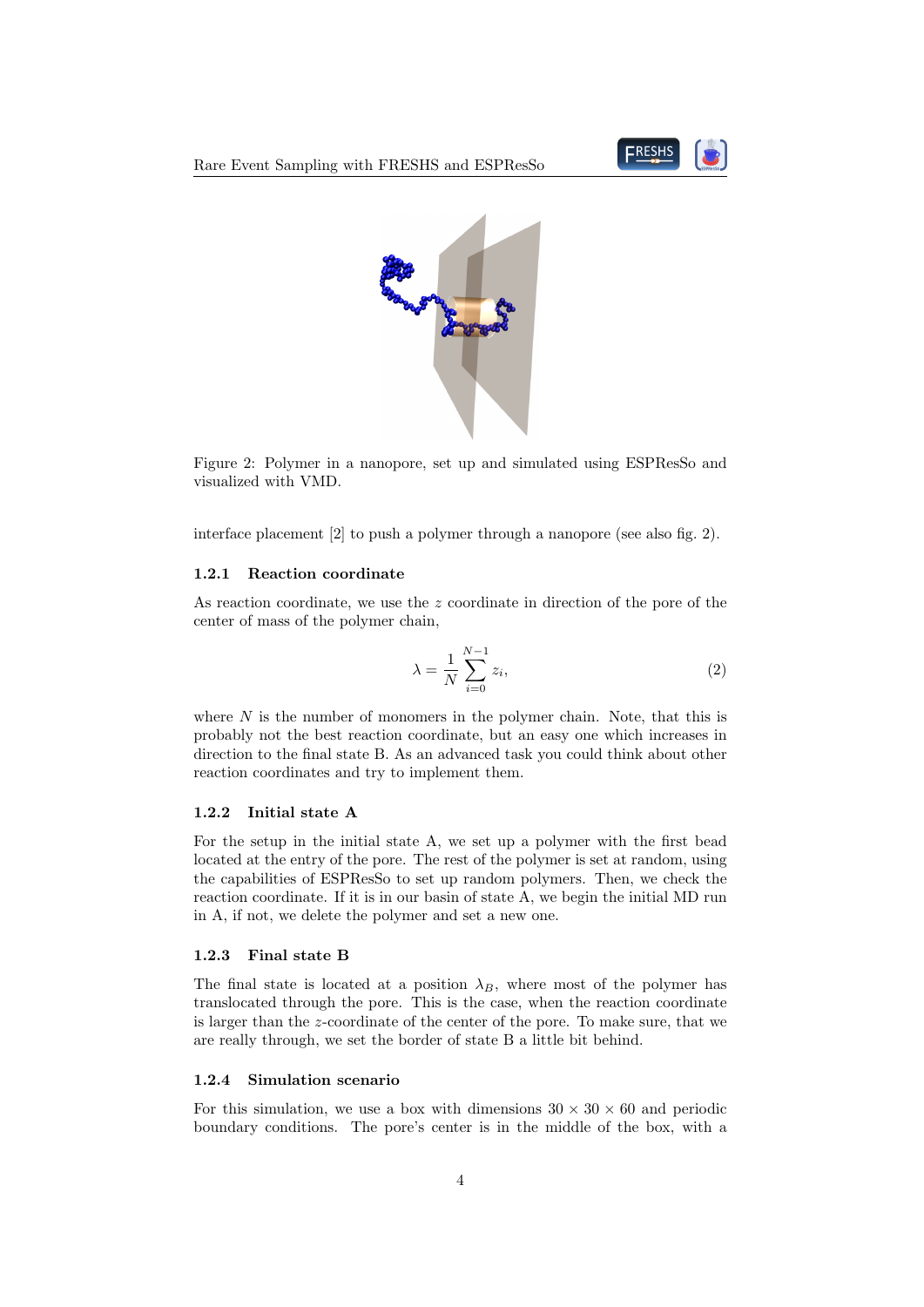

length of  $l = 10.0$  in z-direction. The diameter of the pore can be specific in the configuration file (see sec. 3.3), this is advantageous to investigate the effect of different radii of the pore. We recommend to start with a larger radius at the beginning, e.g.  $r = 5$ . The entry of the pore is located at  $\lambda = 25$  and the center of the pore is at  $\lambda = 30$ . This means, the polymer is through the pore, when the reaction coordinate is larger than  $\lambda = 30$ . For the border of the initial domain A we choose  $\lambda_A = 17$ , which should be at the beginning of the increase of the free energy curve towards the entry of the pore.

The number of steps of an initial MD run is limited. However, if the polymer diffuses too much away from the pore, we have to interrupt the simulation before the center of mass is at the other side of the simulation box because of the periodic boundary conditions. Therefore, we initialize our system again in A, if the center of mass is lower than e.g.  $\lambda = 5$ .

The length of the polymer can also be tuned in the configuration file. We start with a shorter polymer, e.g.  $N = 64$ . The polymer uses FENE interactions for the bonds. The other interactions (e.g. polymer-pore) are set to Weeks-Chandler-Andersen interactions.

Now, we proceed with the software requirements and the setup of the environment.

# 2 Requirements

To follow this tutorial you will need:

- 1. A POSIX-compatible operating system (e.g. Linux, Mac OS X)
- 2.  $GIT<sup>2</sup>$ : Version control system to checkout the latest code
- 3. FRESHS<sup>3</sup>: The Flexible Rare Event Sampling Harness System
- 4. ESPResSo<sup>4</sup>: MD simulation tool which we will couple to FRESHS
- 5. Python with sqlite support and numpy to execute the code and analysis tools
- 6. Gnuplot<sup>5</sup>: Plotting tool for visualizations
- 7. SQL viewer (optional), e.g. SQLite Manager addon for firefox $6$  or sqlitebrowser<sup>7</sup>
- 8. VMD<sup>8</sup> (optional)

# 3 Preparing the environment

In this section we will get the required tools and prepare the directory structure, configuration files and simulation tools.

<sup>2</sup>http://git-scm.com/

<sup>3</sup>http://www.freshs.org

<sup>4</sup>http://espressomd.org <sup>5</sup>http://www.gnuplot.info/

<sup>6</sup>https://code.google.com/p/sqlite-manager/

<sup>7</sup>http://sqlitebrowser.sourceforge.net/

<sup>8</sup>http://www.ks.uiuc.edu/Research/vmd/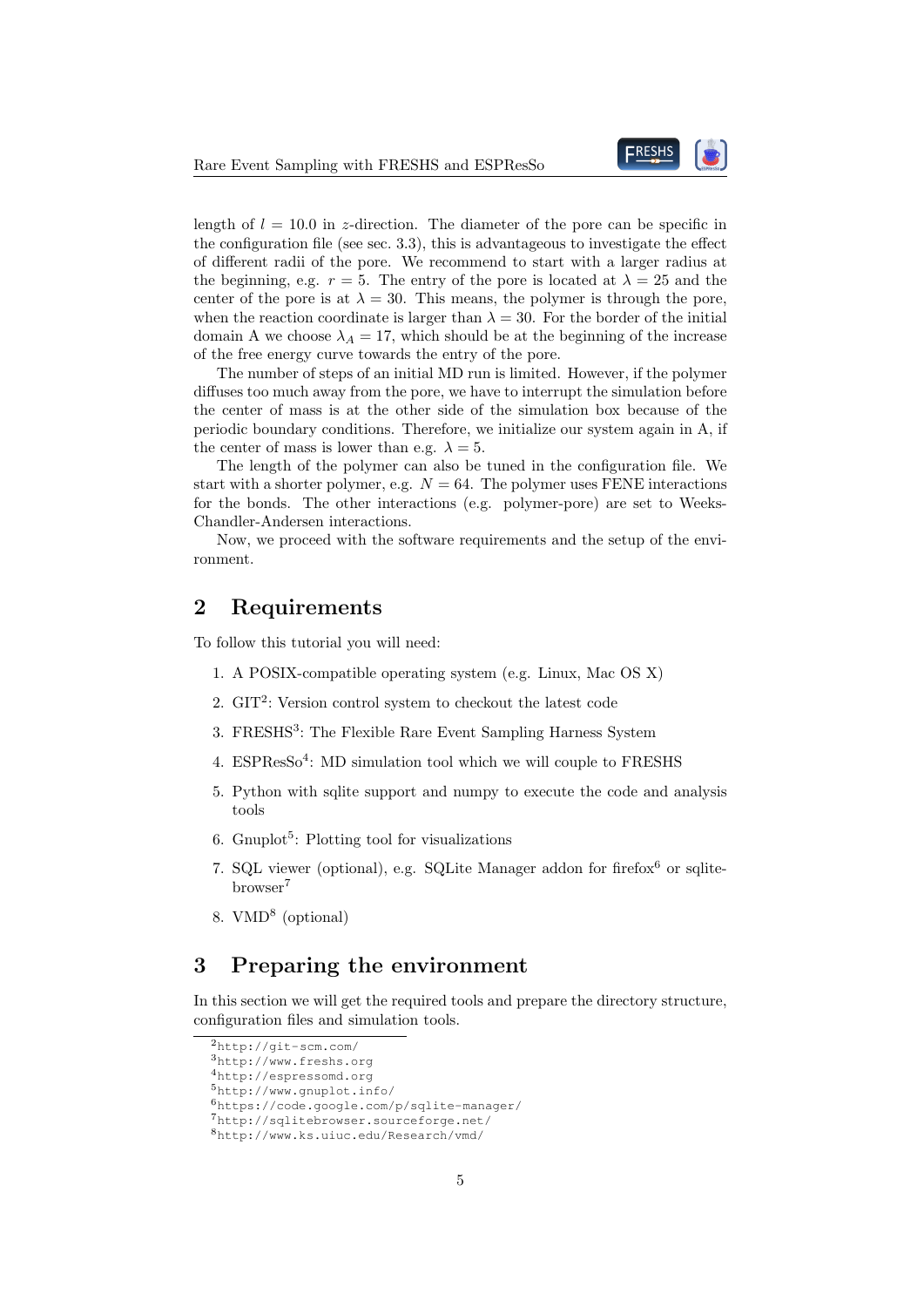

### 3.1 ESPResSo

Checkout the latest ESPResSo code (alternatively, you can use your already existing code snapshot):

```
git clone git://github.com/espressomd/espresso.git
```
Make sure that you have the following enabled in your myconfig.h:

#define CONSTRAINTS #define LENNARD\_JONES

Compile ESPResSo with these settings and note down the absolut path, where your 'Espresso' executable is located. You will need that information later in the client's configuration file.

### 3.2 Getting FRESHS and the tutorial files

The recommended way is to checkout the latest FRESHS development code from github:

```
git clone https://github.com/freshs/freshs.git
```
Alternatively, you can also download the .tar.bz2-package from the webpage, but the development code should have the latest updates included.

After checking out the code from github, several subdirectories should be located in the freshs-directory, here is an overview:

- client: The code of the client which connects to the server and launches the harness scripts and the simulation tool.
- doc: Documentation of the framework.
- harnesses: Example harness scripts.
- scripts: Analysis scripts to analyze data during and after the simulation. These scripts can also serve as templates for own analysis scripts.
- server: The code of the server which implements all methods and distributes jobs to the simulation clients.
- test: Directory containing some test codes. Not used in this tutorial.
- tutorial: The tutorial files.

### 3.3 Preparing the configuration files

#### 3.3.1 Server

Navigate to the 'server' folder of the 'freshs' directory. Copy the ffs example configuration file to a new configuration file for our simulation:

cp server-sample-ffs.conf server-espresso-ffs\_tutorial.conf

Open the file with an editor of your choice and change the following sections: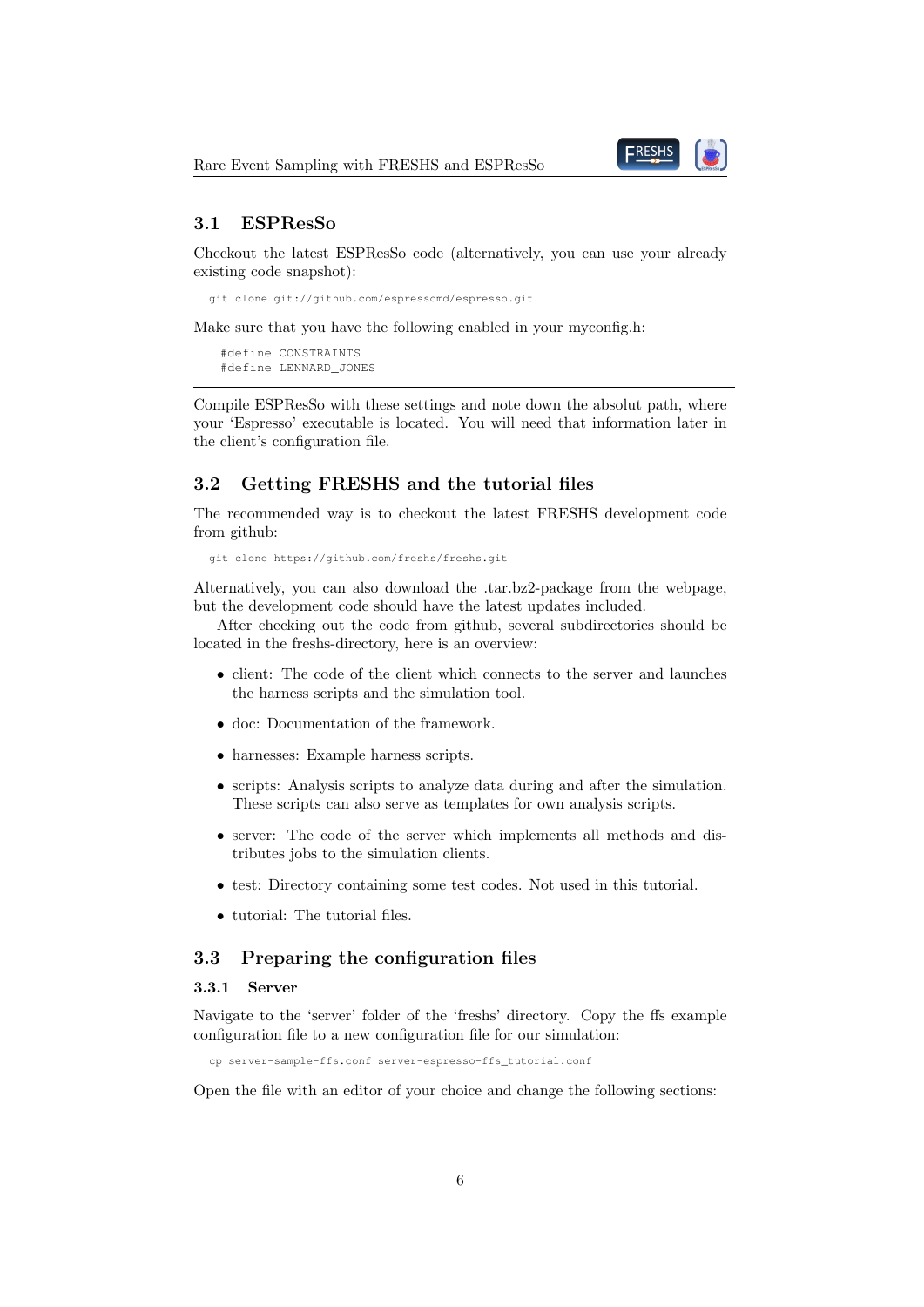#### Rare Event Sampling with FRESHS and ESPResSo



```
[general]
# Change this to something individual (do not use 42, 1337, ...),
# should be above 1000 and less than 65535
listenport =
...
# turn on ghosts
use\_ghosts = 1...
# adapt user_msg for easy configuration of the data directory,
# pore diameter and polymer length.
# Think about a directory, where the snapshots can be stored
user_msg = "servername": "polytranslocsrv", "storedir":
"/insert/path/to/data/directory", "p_length": 64, "pore_rad": 5
[ffs_control]
# enable parallel escape runs
parallel_escape = 1
...
# use 100000 integration steps for each MD escape trace
\text{escape\_steps} = 100000[auto_interfaces]
# use automatic interface placement
auto interfaces = 1
# minimal distance between interfaces
auto\_mindist = 0.001# maximum number of calculation steps for exploring runs
auto_max_steps = 100000
# minimum acceptable estimated flux
auto_flux_min = 0.4# maximum acceptable estimated flux
auto_flux_max = 0.6# use exploring scouts method. Clients must support this.
auto_histo = 1
[hypersurfaces]
# borderA = lambda_A = lambda_0borderA = 17.0# borderB = lambda_B = lambda_n
borderB = 33.0[runs_per_interface]
# borderA = lambda A = lambda 0
borderA = 200# borderB = lambda_B = lambda_n
borderB = 100
```
#### 3.3.2 Client

Navigate to the 'client' folder of the 'freshs' directory. Copy the client example configuration file to a new configuration file for our simulation:

cp client-sample.conf client-espresso-ffs\_tutorial.conf

Open the file with an editor of your choice and change the following sections:

```
[general]
# the host to connect to, if you only use your machine, set this to localhost
host = localhost
# port of the server which you entered in the server's config
port =
...
# the path to the Espresso executable (no quotes, absolut path!)
executable = /home/myusername/espresso/Espresso
# location of the harness dir where the 'job_script' is located (no quotes!)
# (will be created in the next section)
harness = ../harnesses/espresso-ffs_tutorial
...
# set unix niceness to 19 to not disturb other processes...
nice_job = 19
[ffs_control]
```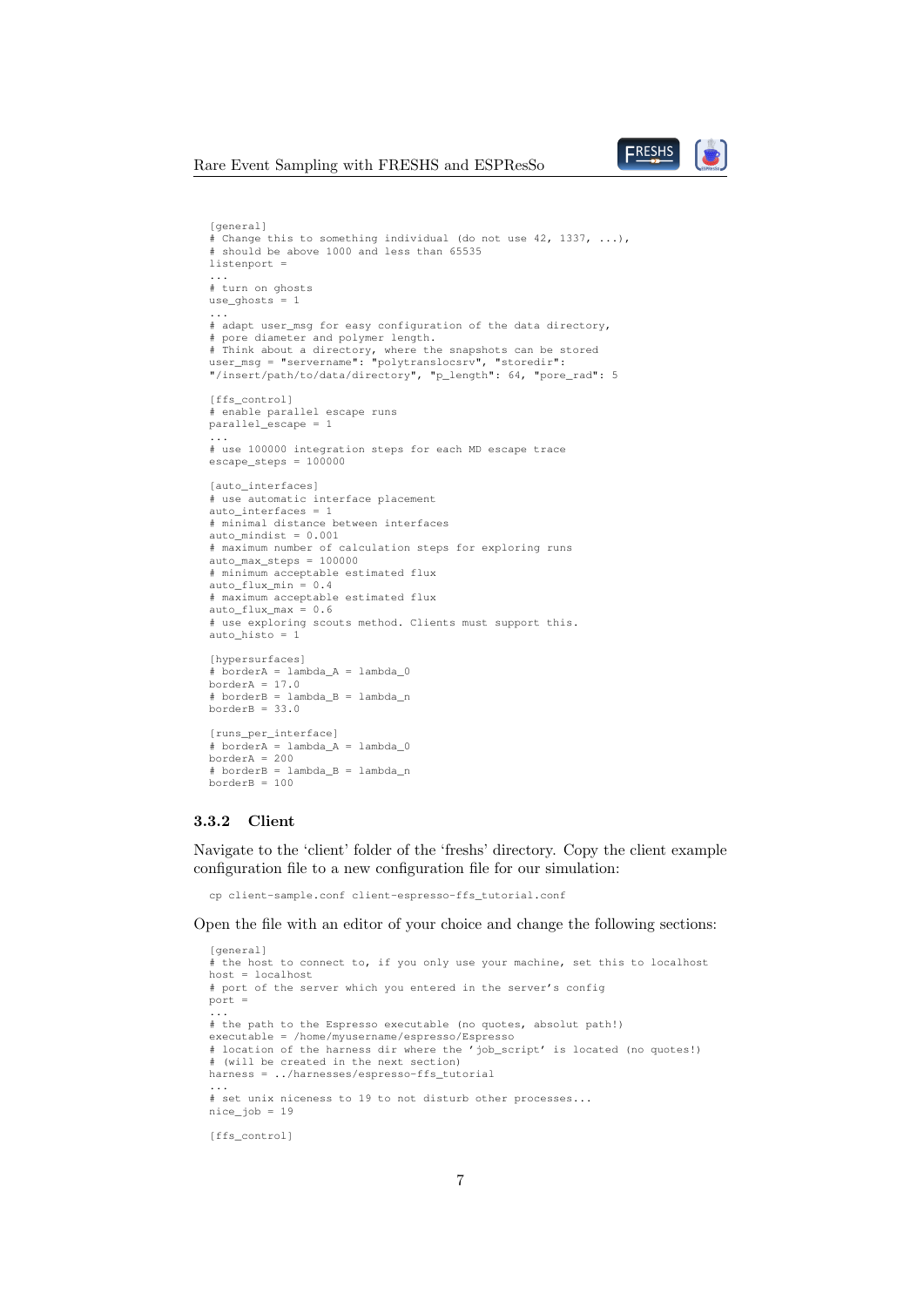

```
# ESPResSo is capable of checking the order parameter
checking script = 1
```
### 3.4 Preparing the harness script

The harness script for this tutorial is based on the espresso plain example from the harness directory and is located at

harnesses/espresso-ffs\_tutorial

Open the file job script and get a general idea what this script does (the comments in the file should help a lot). Then, look for comments containing a 'TODO' and fix the particular parts. Hints:

- calc\_rc: [lindex [part <id>] 4] gives the z-coordinate of the particle with index id. Loop over all particles with ids 0 to \$p length.
- The command to add something to a TCL list is 'lappend'.

The harness script contains sections to visualize the polymer using VMD. Therefore, VMD must be installed. However, this is only reasonable for the first run, to ensure that the system is set up correctly. For the productive run, this sections should be commented, you'll see why when you start the client.

# 4 Launching FRESHS

FRESHS consists of two separate python programs, the *server* and the *client*. Parallelism is achieved by running multiple copies of the client; which are controlled centrally by the server. In addition, ESPResSo can calculate the physics in parallel, too. Note, that this makes only sense for larger systems, not for a polymer of 64 beads like in our example. Here, it should be faster to use multiple clients.

Open a new terminal, navigate to the server directory and start the server with

python main\_server.py -c server-espresso-ffs\_tutorial.conf

This should start the server which listens now on the specified port. Open a new terminal (or a new tab in the current session for better overview), navigate to the client directory and start a client using

python main\_client.py -c client-espresso-ffs\_tutorial.conf

which starts a client connecting to the server.

If things aren't working, then check the error messages and make sure that you set the right paths to the harness and to the various executables. If things are hanging you can e.g. kill all clients using the following command:

kill 'ps -ef | grep main\_client.py | grep client-espresso-ffs | awk '{print \$2}''

If everything is running, have a look at the command line output of the server and if you see numbers counting up, lean back and relax, grab a coffee or go to the toilet. Then proceed with the next section.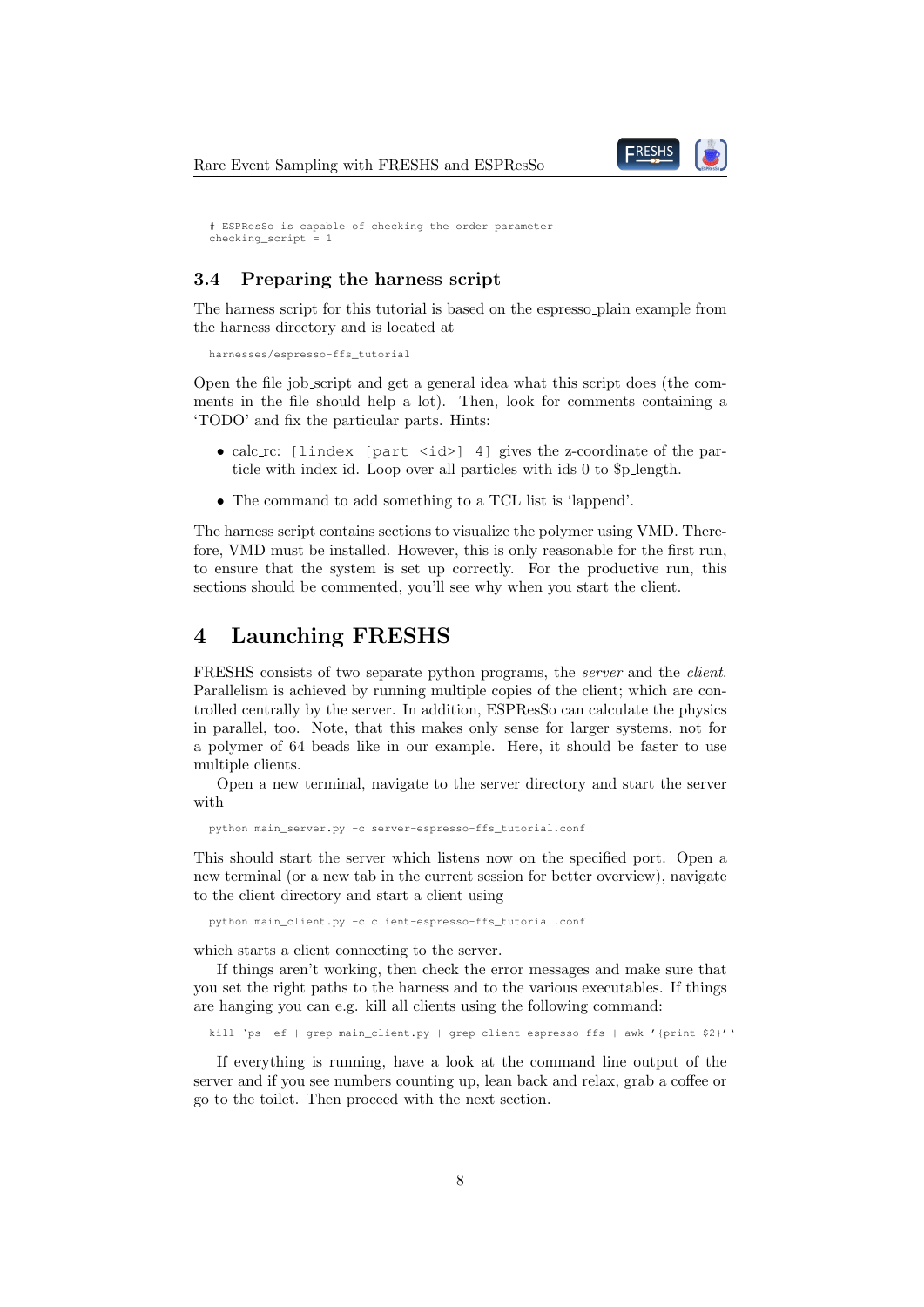Rare Event Sampling with FRESHS and ESPResSo



| lambda | configpoint                          | origin po     | calcsteps | ctime | runtime.           | mvid         | seed       | lpos | uuid                                 |  |
|--------|--------------------------------------|---------------|-----------|-------|--------------------|--------------|------------|------|--------------------------------------|--|
|        | II'0/client0001_time137              | lescape       | 1030      | 10.3  | 17.74117398262024  | client0001 2 | 1492836801 | 15   | b2f56d6d-c509-4646-ae32-762556fb06cf |  |
|        | II'0/client0002 time137              | lescape       | 870       | 18.7  | 16.096243143081665 | client0002 2 | 121666977  | 15   | 602d4515-fba4-4827-8ae6-0279f25df693 |  |
|        | II'0/client0003 time137              | escape        | 900       |       | 15.849206924438477 | client0003 2 | 1352147194 | 115  | cfbf85b1-b2ab-4494-9bee-79ela8051d2e |  |
|        | II'0/client0001 time137              | client0001 2  | 250       | 2.5   | 4.069807052612305  | client0001 3 | 518982348  | 15   | d4fe6e2e-2732-4b72-807e-f479d900f6f7 |  |
|        | [['0/client0001 time137              | client0001 3  | 1100      |       | .6469919681549072  | client0001 4 | 1630601806 | l15  | 8e67cc32-3906-478f-8749-a399d386e038 |  |
|        | II'0/client0001 time137              | client0001 4  | 60        | 0.6   | 2.256424903869629  | client0001 5 | 679866450  | 115  | b47883bc-527c-4233-99b6-9328459c7b41 |  |
|        | II'0/client0002 time137              | client0002 2  | 1050      | 10.5  | 14.326093912124634 | client0002 3 | 229621548  | 15   | b33ca76c-a853-4f1c-a9fe-b0c6cbcef7eb |  |
|        | II'0/client0001 time137              | client0001 5  | 990       | و وا  | 12.76273798942566  | client0001 6 | 428070566  | l15  | dd4e277f-3921-47f0-825f-e20446492737 |  |
|        | [['0/client0001 time137 client0001 6 |               | 50        | lo. 5 | 1.2672169208526611 | client0001 7 | 1083197038 | l15  | c704b2f5-0027-462b-969d-a00135528a89 |  |
|        | II'0/client0003 time137              | client0003 2  | 1950      | 19.5  | 25.18477201461792  | client0003 3 | 1853633291 | 15   | 866cd4ee-b692-43c9-bdf1-1e5bbafde477 |  |
|        | II'0/client0001 time137              | client0001 7  | 2230      | 22.3  | 31.511761903762817 | client0001 8 | 1541147800 | 15   | 1c9675ec-1a31-4d36-b24c-f68eeae9ae6d |  |
|        | II'0/client0002 time137              | Iclient0002 3 | 3860      | 38.6  | 49 49374294281006  | client0002 4 | 1940435785 | l15  | 8d786103-da5f-4b57-9ed4-a0d6f6b57add |  |
|        | II'0/client0002 time137              | client0002 4  | 180       | 1.8   | 2.651998996734619  | client0002 5 | 618307292  | 15   | 949bd0a0-d6d3-49e8-9bff-97fe359c24f5 |  |
|        |                                      |               |           |       |                    |              |            |      |                                      |  |

Figure 3: View of the database with SQLite Manager.

# 5 Analysis tools

FRESHS saves a comprehensive description of everything it has done into an SQL database, which by default goes into the directory 'DB'. This database is deeply informative, but is not immediately readable, so a number of scripts are provided to construct graphs based on the information within. At the end of a simulation, a summary of the simulation is printed and the interface information and transition rates are saved in the 'OUTPUT' directory. In addition to that, several post-processing tools which read out the database can be applied.

#### 5.1 Database view

If you have the 'sqlitebrowser' or the firefox 'SQLite Manager' plugin installed, then use them to have a look at the raw data which comprises the output database, really it is just a big table of simulation information with one row for each trajectory fragment (fig. 3), which contains the state at the end of the fragment, as well as enough information to re-generate it (i.e. a pointer to the parent fragment, and an RNG seed). The database can be already analyzed and viewed during the simulation. Note, that you should not write to the database during the simulation, handle with care. If the simulation fails at a certain stage, data can be modified/deleted, and the simulation can be resumed from the last state in the database using the '-r' flag of the server.

#### 5.2 Analysis scripts

The folder 'scripts' in your FRESHS directory contains analysis scripts which can be used directly to e.g. backtrack successful runs or to serve as templates for own analysis scripts.

#### 5.2.1 Backtracking successful runs

Change to the 'scripts' folder and run the following script:

./ffs\_buildTree\_success.py ../server/DB/<timestamp>\_configpoints.sqlite

The output is written to a folder called 'OUTPUT/timestamp'. Change to this directory, start gnuplot and plot the tree graph to visualize the traces which lead to the points on the last known interface (fig. 4):

load "tree\_success.gnuplot"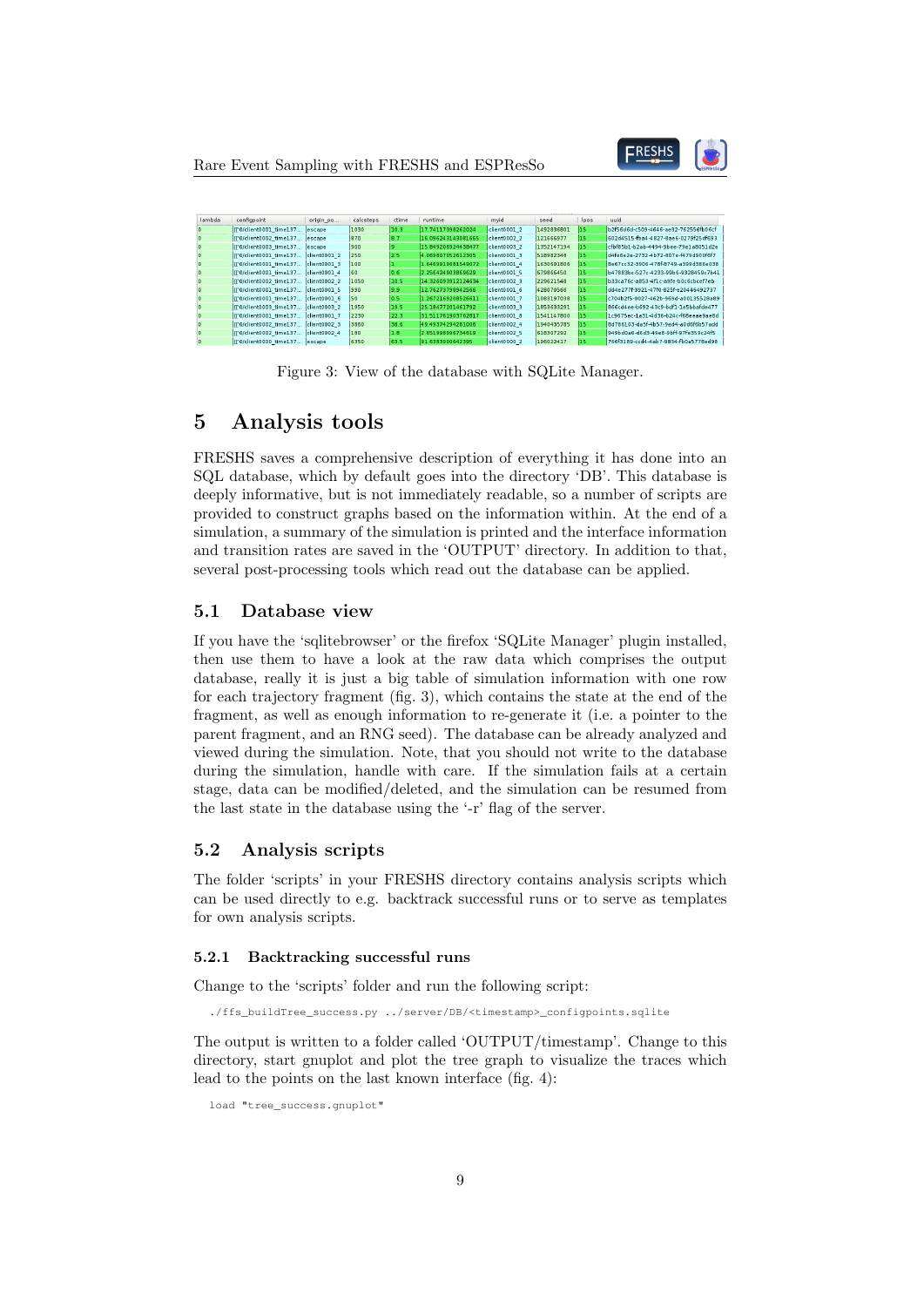



Figure 4: Backtracking successful runs is already possible during the simulation. Then, the runs are backtracked from the last known interface.

#### 5.2.2 Interface statistics

To plot statistical information about the simulation, e.g. a histogram of the runtime of the clients or a histogram of the calculation steps, run

./ffs\_interfaces\_statistics.py ../server/DB/<timestamp>\_configpoints.sqlite

The output is written again to the folder called 'OUTPUT/timestamp'. Change to this directory, start gnuplot and plot the histograms:

```
load "histo_runtime.gnuplot"
load "histo_calcsteps.gnuplot"
```
#### 5.2.3 Analyzing custom data

Use the template 'scripts/ffs customdata.py' to write a script which plots the reaction coordinate distribution from the field 'customdata' of the database for each interface. This can already be applied when the simulation is still running like the analysis examples before.

```
#!/usr/bin/python
import sys
sys.path.append('../server/modules')
sys.path.append('../server/modules/ffs')
# custom
import configpoints
def extract customdata(interface,dbhandle):
    customdata = dbhandle.return_customdata(interface)
    floatdata = []
    for el in customdata:
        for el2 in el.split():
            floatdata.append(float(el2))
    return floatdata
if len(sys.argv) < 2:
    print "Usage:", sys.argv[0], "<../server/DB/configpoint-DB-file>"
    \stackrel{\sim}{\approx}it (1)
cfph = configpoints.configpoints('none', sys.argv[1])
maxlam = cfph.biggest_lambda()
for i in range(maxlam+1):
```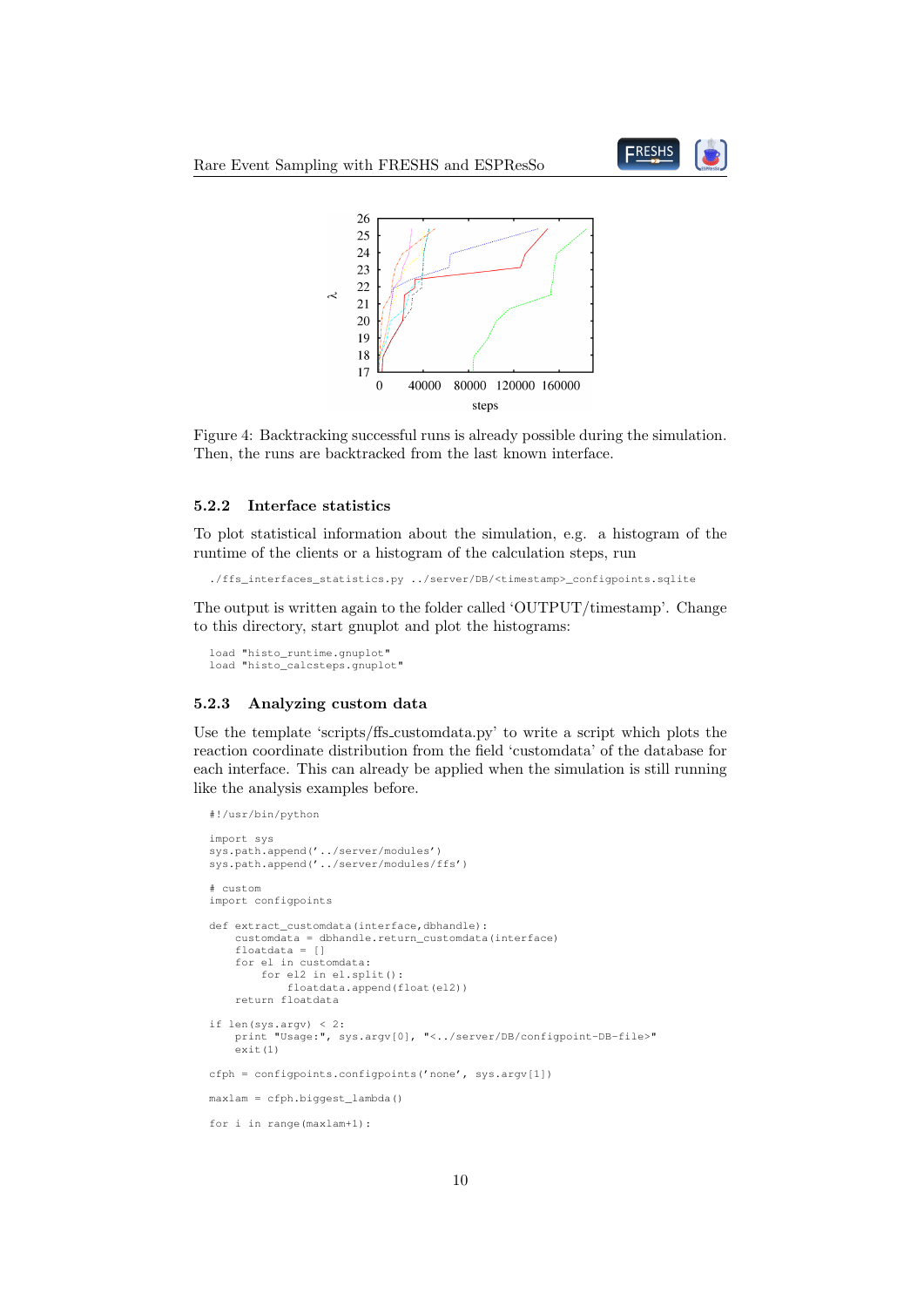

```
print "Interface", i
print extract_customdata(i,cfph)
# TODO: build histograms
```
# 6 FAQ and troubleshooting

- Clients do not find the executable: Please give the absolut path to the executable and check, that it has the right permissions.
- Killing clients:

Sometimes, clients launched in a thread can not be killed by pressing CTRL+C. Therefore, it is useful to use e.g.

kill 'ps -ef | grep main\_client.py | grep client-espresso-ffs | awk '{print \$2}''

for killing all the clients which are executed with the espresso-ffs config. Please be careful doing this, you might e.g. first have a look at the output of the ps and grep combination.

• Speeding up the server:

If the server's database is located e.g. on a network file system, the access can be slow. Change the location of the database folder in the server's configuration file to a faster location (or create a symbolic link), e.g. a local hard drive (/tmp directory should be always writeable, but remember the size limitation), an SSD or a temporary RAM filesystem (tmpfs).

• If a bond of the polymer breaks, consider reducing the timestep of the simulation (and increase the integration steps per cycle accordingly).

# References

- [1] K. Kratzer, J. T. Berryman, A. Taudt, and A. Arnold. The Flexible Rare Event Sampling Harness System (FRESHS). Submitted, 2013.
- [2] K. Kratzer, A. Arnold, and R. J. Allen. Automatic, optimized interface placement in forward flux sampling simulations. J. Chem. Phys., 138(16):164112, 2013.
- [3] R. J. Allen, P. B. Warren, and P. R. ten Wolde. Sampling rare switching events in biochemical networks. Phys. Rev. Lett., 94:018104, 2005.
- [4] Rosalind J. Allen, Daan Frenkel, and Pieter Rein ten Wolde. Simulating rare events in equilibrium or nonequilibrium stochastic systems. J. Chem. Phys., 124:024102, 2006.
- [5] Rosalind J. Allen, Daan Frenkel, and Pieter Rein ten Wolde. Forward flux sampling-type schemes for simulating rare events: Efficiency analysis. J. Chem. Phys., 124(19):194111, 2006.
- [6] Rosalind J Allen, Chantal Valeriani, and Pieter Rein ten Wolde. Forward flux sampling for rare event simulations. Journal of Physics: Condensed Matter, 21(46):463102, 2009.